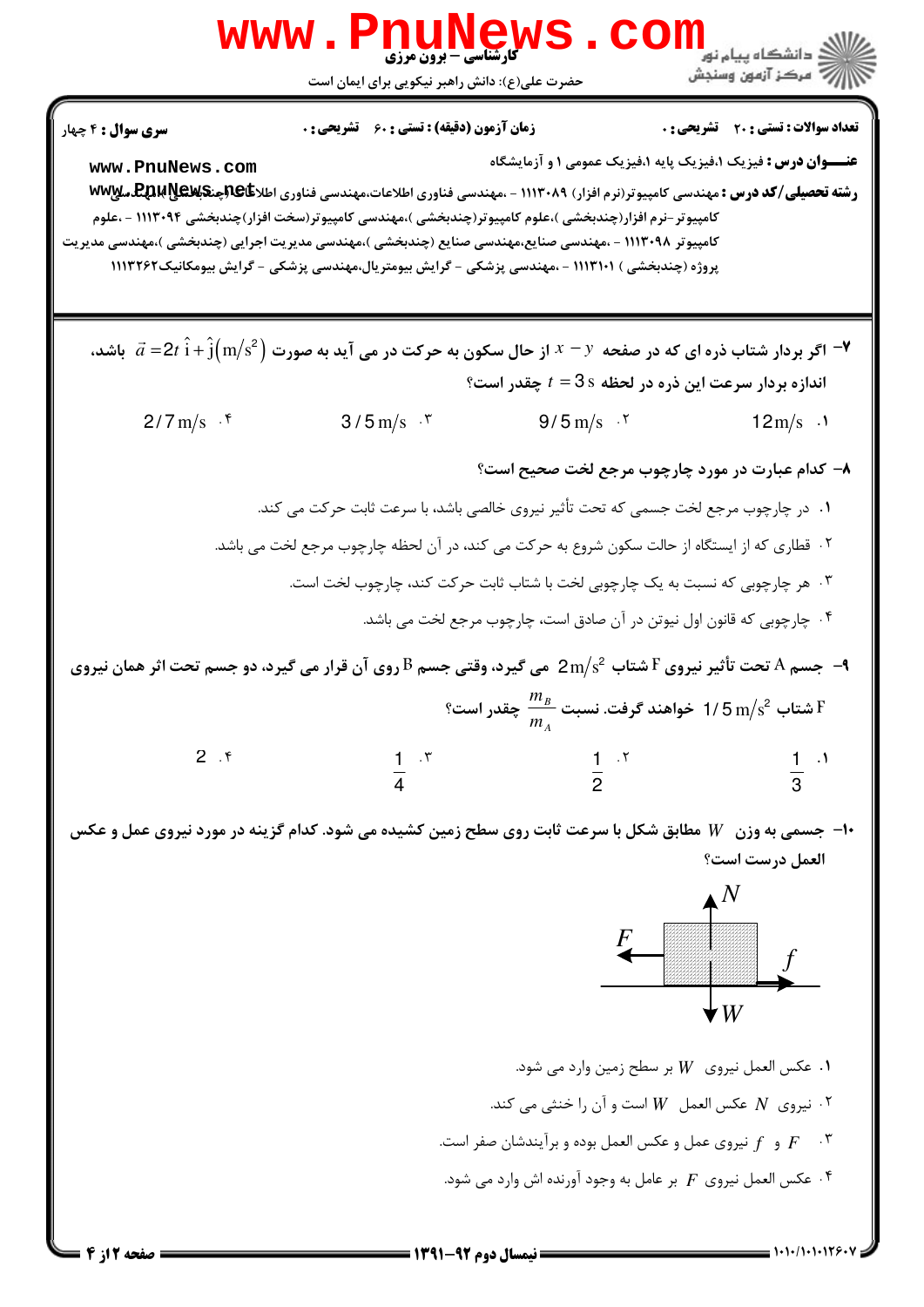| <b>WWW</b>                                                                                                                                                                                                                                                    | <b>FILUNGWS</b><br>کارشناسی - برون مرزی<br>حضرت علی(ع): دانش راهبر نیکویی برای ایمان است                                                                                                                                                                         |                                                                      | <mark>ڪ</mark> دانشگاه پيام نو <mark>ر</mark><br><i>الله = مرڪ</i> ز آزمون وسنڊش |
|---------------------------------------------------------------------------------------------------------------------------------------------------------------------------------------------------------------------------------------------------------------|------------------------------------------------------------------------------------------------------------------------------------------------------------------------------------------------------------------------------------------------------------------|----------------------------------------------------------------------|----------------------------------------------------------------------------------|
| <b>سری سوال : 4 چ</b> هار<br>www.PnuNews.com<br>کامپیوتر ۱۱۱۳۰۹۸ - ،مهندسی صنایع،مهندسی صنایع (چندبخشی )،مهندسی مدیریت اجرایی (چندبخشی )،مهندسی مدیریت                                                                                                        | <b>زمان آزمون (دقیقه) : تستی : 60 ٪ تشریحی : 0</b><br>کامپیوتر-نرم افزار(چندبخشی )،علوم کامپیوتر(چندبخشی )،مهندسی کامپیوتر(سخت افزار)چندبخشی ۱۱۱۳۰۹۴ - ،علوم<br>پروژه (چندبخشی ) ۱۱۱۳۱۰۱ - ،مهندسی پزشکی - گرایش بیومتریال،مهندسی پزشکی - گرایش بیومکانیک۱۱۱۳۲۶۲ | <b>عنـــوان درس :</b> فیزیک ۱،فیزیک پایه ۱،فیزیک عمومی ۱ و آزمایشگاه | <b>تعداد سوالات : تستی : 20 ٪ تشریحی : 0</b>                                     |
| ا شعاع مدار ماهواره $r_A$ و شعاع مدار ماهواره $B$ برابر با $r_B$ است. در صورتی که $2r_B$ باشد، دوره تناوب حرکت $^{-11}$<br>هاهواره B چند برابر دوره تناوب حرکت ماهواره A است؟                                                                                 |                                                                                                                                                                                                                                                                  |                                                                      |                                                                                  |
| $\frac{1}{2}$ . f                                                                                                                                                                                                                                             | $rac{1}{8}$ . r                                                                                                                                                                                                                                                  | $\sqrt{2}$ . T                                                       | $\frac{\sqrt{2}}{4}$ . <sup>1</sup>                                              |
| ۱۲- ً در شکل مقابل جسم در آستانه حرکت قرار دارد. ضریب اصطکاک بین جسم و سطح چقدر است؟<br>$F = 10N$<br>$W = 15 N$                                                                                                                                               |                                                                                                                                                                                                                                                                  |                                                                      |                                                                                  |
| $0/4$ . $\zeta$                                                                                                                                                                                                                                               | $0/5$ . $\sqrt{ }$                                                                                                                                                                                                                                               |                                                                      | $0/6$ . T $0/7$ . 1                                                              |
| ۱۳- جسمی به جرم۲ کیلوگرم تحت اثر نیروی۵ نیوتن از حال سکون به حرکت در می آید. کار انجام شده به وسیله این نیرو در<br>ثانیه دوم چند ژول است؟                                                                                                                     |                                                                                                                                                                                                                                                                  |                                                                      |                                                                                  |
| $31/25$ f                                                                                                                                                                                                                                                     | $25$ r                                                                                                                                                                                                                                                           | $18/75$ $\cdot$ $\cdot$                                              | $6/25$ .                                                                         |
| <b>۱۴</b> - گلوله ای به جرم 10 گرم با سرعت 100m/s به قطعه چوبی برخورد کرده و با سرعت 50m/s از آن خارج شده است. اگر                                                                                                                                            | 15 درصد انرژی جنبشی از دست رفته؛ گلوله را گرم کند، تقریباً چند کالری به گلوله رسیده است؟ (هر کالری گرما برابر                                                                                                                                                    |                                                                      | 4/2 ژول است)                                                                     |
|                                                                                                                                                                                                                                                               | $0/86$ f $1/34$ T                                                                                                                                                                                                                                                | $8/93$ $\sqrt{23/63}$ .                                              |                                                                                  |
| ه۹– گلوله ای به جرم 100 گرم در شرایط خلا از ارتفاع 8٪ متری سطح زمین با سرعت اولیه $\rm 1m/s$ به سمت پایین پرتاب می<br>$\rm\ (g\ =10m/s^2)$ شود. در لحظه ای که گلوله به ارتفاع $\rm\ Z$ متری سطح زمین می رسد، انرژی جنبشی آن چند ژول است؟ $\rm\ (g\ =10m/s^2)$ |                                                                                                                                                                                                                                                                  |                                                                      |                                                                                  |
| $10/05$ f                                                                                                                                                                                                                                                     | $8/05$ . T                                                                                                                                                                                                                                                       | $6/05$ . T                                                           | $4/05$ .                                                                         |

**= صفحه 3 از 4 =**